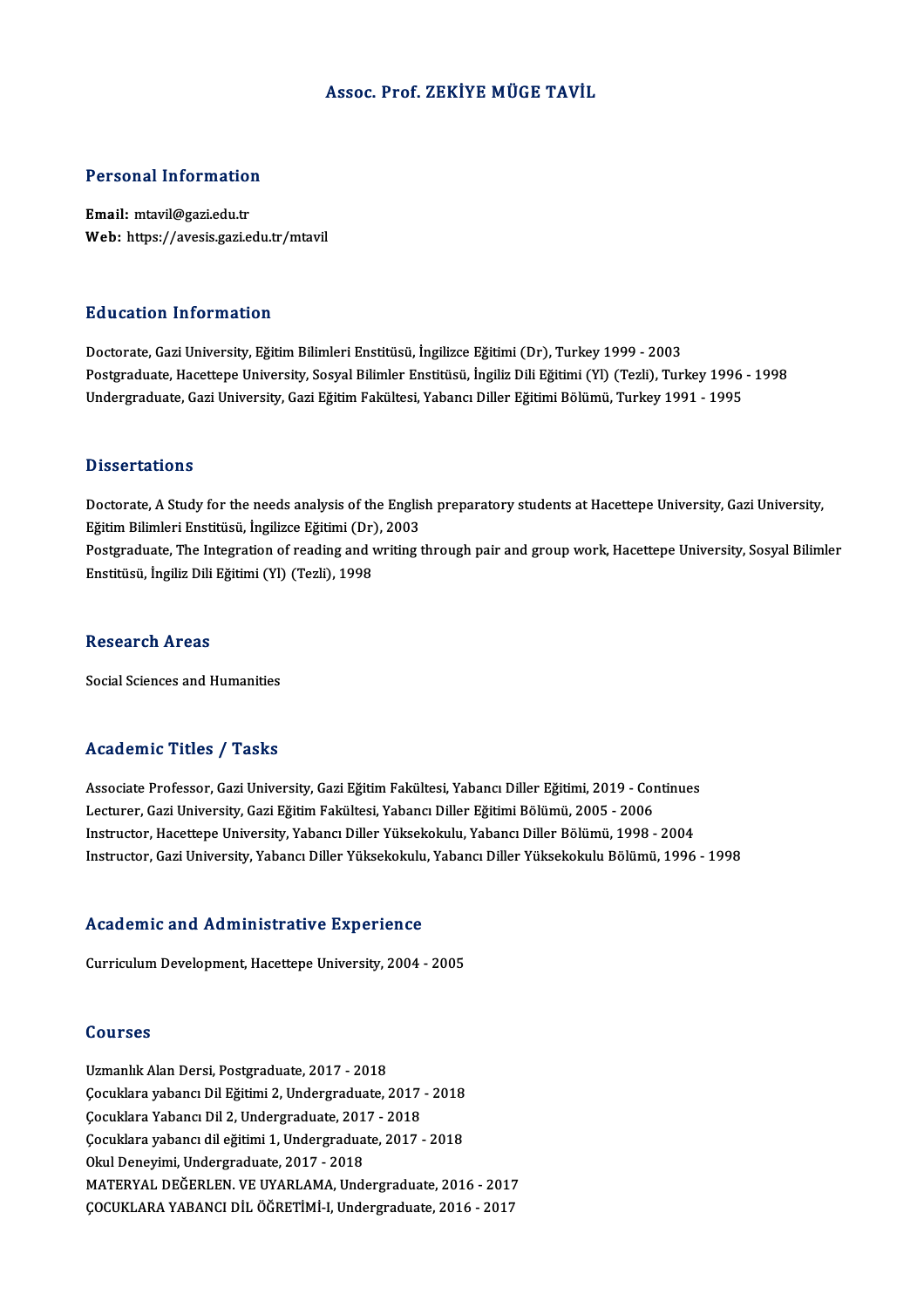## Advising Theses

Advising Theses<br>TAVİL Z. M. , Enhancing vocational school students' listening achievement by authentic listening materials: A technology-<br>integrated syllabus, Pestaraduate M DEVECİ(Student), 2020 inter ising a nesses<br>TAVİL Z. M. , Enhancing vocational school students' listening a<br>integrated syllabus, Postgraduate, M.DEVECİ(Student), 2020<br>Tavil Z. M. , The Effect of Mobile Technology on Vecebulary D TAVİL Z. M. , Enhancing vocational school students' listening achievement by authentic listening materials: A technology-<br>integrated syllabus, Postgraduate, M.DEVECİ(Student), 2020<br>Tavil Z. M. , The Effect of Mobile Techno

integrated syllabus, Postgraduate, M.DEVECİ(Student), 2020<br>Tavil Z. M. , The Effect of Mobile Technology on Vocabulary Deve<br>A2 Adult Learners, Postgraduate, T.DÖRTERLER(Student), 2019<br>Tavil Z. M. . An investigation into st Tavil Z. M. , The Effect of Mobile Technology on Vocabulary Development of English Language Learners: A Case<br>A2 Adult Learners, Postgraduate, T.DÖRTERLER(Student), 2019<br>Tavil Z. M. , An investigation into student burnout a

A2 Adult Learners, Postgraduate, T.DÖRTERLER(Student), 2019<br>Tavil Z. M. , An investigation into student burnout at a foundation university in Turkey: Underlying reasons and<br>suggestions, Postgraduate, S.KÜÇÜKASLAN(Student), Tavil Z. M. , An investigation into student burnout at a foundation university in Turkey: Underlying reasons and<br>suggestions, Postgraduate, S.KÜÇÜKASLAN(Student), 2019<br>Tavil Z. M. , The Burnout Levels of English Teachers W

suggestions, Postgraduate, S.KÜÇÜKASL.<br>Tavil Z. M. , The Burnout Levels of Englis<br>Postgraduate, G.ERDAĞ(Student), 2019<br>TAVİL Z. M....The Belationship between.c Tavil Z. M. , The Burnout Levels of English Teachers Working in Primary Schools in Tekirdağ and Their Coping Strategie<br>Postgraduate, G.ERDAĞ(Student), 2019<br>TAVİL Z. M. , The Relationship between students' willingness to co

Postgraduate, G.ERDAĞ(Student), 2019<br>TAVİL Z. M. , The Relationship between students' willingness to communicate and motivation: An ESP case at a tertiary<br>program in Turkey, Postgraduate, B.UYANIK(Student), 2018 TAVİL Z.M. , The Relationship between students' willingness to communicate and motivation: An ESP case at a tertiary<br>program in Turkey, Postgraduate, B.UYANIK(Student), 2018<br>TAVİL Z.M. , A descriptive study on the translat

program in Turkey, Postgraduate, B.UYANIK(Student), 2018<br>TAVİL Z. M. , A descriptive study on the translation of idioms !<br>American sitcoms, Postgraduate, R.YILDIRIM(Student), 2018<br>Tavil Z. M. . A Descriptive Study On The T TAVİL Z. M. , A descriptive study on the translation of idioms from English into Turkish in the subtitles of three poj<br>American sitcoms, Postgraduate, R.YILDIRIM(Student), 2018<br>Tavil Z. M. , A Descriptive Study On The Tran

American sitcoms, Postgraduate, R.YILDIRIM(Student), 2018<br>Tavil Z. M. , A Descriptive Study On The Translation Of Idioms From I<br>Popular American Sitcoms, Postgraduate, R.Yildirim(Student), 2018<br>TAVIL Z. M. ...The Belations Tavil Z. M. , A Descriptive Study On The Translation Of Idioms From English Into Turkish In The Subtitles Of Three<br>Popular American Sitcoms, Postgraduate, R.Yildirim(Student), 2018<br>TAVİL Z. M. , The Relationship between St

Popular American Sitcoms, Postgraduate, R.Yildirim(Student<br>TAVİL Z. M. , The Relationship between Students' Willingnes<br>Program in Turkey, Postgraduate, B.Uyanık(Student), 2018<br>TAVİL Z. M. ...The impact of evert strategy in TAVİL Z. M. , The Relationship between Students' Willingness to Communicate and Motivation: An ESP Case at a Te<br>Program in Turkey, Postgraduate, B.Uyanık(Student), 2018<br>TAVİL Z. M. , The impact of overt strategy instructio

Program in Turkey, Postgraduate, B.Uyanık(Student), 2018<br>TAVİL Z. M. , The impact of overt strategy instruction in EFL classrooms on reading and listening achievement: An<br>experimental study, Postgraduate, P.KAHVECİ(Student TAVİL Z. M. , The impact of overt strategy instruction in EFL classrooms on reading and listening achievement: An<br>experimental study, Postgraduate, P.KAHVECİ(Student), 2017<br>TAVİL Z. M. , Cultural transfer in the translatio

experimental study, Postgraduate, P.KAHVECİ(Student), 2017<br>TAVİL Z. M. , Cultural transfer in the translations of media organization websites: a des<br>their Turkish translations on the BBC website, Postgraduate, Ö.AKSOY(Stud TAVİL Z. M. , Cultural transfer in the translations of media organization websites: a descriptive analysis of art<br>their Turkish translations on the BBC website, Postgraduate, Ö.AKSOY(Student), 2016<br>TAVİL Z. M. , The Impact

their Turkish translations on the BBC webs<br>TAVİL Z. M. , The Impact of Non-native Eng<br>Postgraduate, G.Ehtesham(Student), 2016<br>TAVİL Z. M. Gultural transfor in the transla TAVİL Z. M. , The Impact of Non-native English Teachers' Linguistic Insecurity on Learners' Productive Skills,<br>Postgraduate, G.Ehtesham(Student), 2016<br>TAVİL Z. M. , Cultural transfer in the translations of media organizati

Postgraduate, G.Ehtesham(Student), 2016<br>TAVİL Z. M. , Cultural transfer in the translations of media organization websites: a descriptive analysis of articles and<br>their Turkish translations on the BBC website, Postgraduate TAVİL Z. M. , Cultural transfer in the translations of media organization websites: a descriptive analysis of articles ar<br>their Turkish translations on the BBC website, Postgraduate, Ö.Aksoy(Student), 2016<br>TAVİL Z. M. , Th

their Turkish translations<br>TAVİL Z. M. , The effects of<br>D.BİLEN(Student), 2015<br>TAVİL Z. M. , Are the ekill TAVİL Z. M. , The effects of cooperative learning strategies on vocabulary skills of 4th grade students, Postg<br>D.BİLEN(Student), 2015<br>TAVİL Z. M. , Are the skills really integrated in coursebooks? a sample case-yes you can

D.BİLEN(Student), 2015<br>TAVİL Z. M. , Are the skills r<br>D.DEMİRCİ(Student), 2014<br>TAVİL Z. M. , Are the skills r TAVİL Z. M. , Are the skills really integrated in coursebooks? a sample case-yes you can a1.2, Postgraduate,<br>D.DEMİRCİ(Student), 2014<br>TAVİL Z. M. , Are the skills really integrated in coursebooks? a sample case-yes you can

D.DEMİRCİ(Student), 2014<br>TAVİL Z. M. , Are the skills really integrated in coursebooks? a sample case-yes you can a1.2, Postgraduate,<br>D.Demirci(Student), 2014 TAVİL Z. M. , Are the skills really integrated in coursebooks? a sample case-yes you can a1.2, Postgraduate,<br>D.Demirci(Student), 2014<br>TAVİL Z. M. , A suggested Brain-based syllabus for very young EFL learners, Postgraduate

D.Demirci(Student), 2014<br>TAVİL Z. M. , A suggested Brain-based syllabus for very young EFL learners, Postgraduate, İ.CİVAN(Student), 2013<br>TAVİL Z. M. , A suggested Brain-based syllabus for very young EFL learners, Postgrad TAVİL Z. M. , A suggested Brain-based syllabus for very young EFL learners, Postgraduate, İ.CİVAN(Student), 2013<br>TAVİL Z. M. , A suggested Brain-based syllabus for very young EFL learners, Postgraduate, İ.Civan(Student), 2 TAVİL Z. M. , A suggested Brain-based syllabus for very young EFL learners, Postgraduate, İ.Civan<br>TAVİL Z. M. , İlköğretim 5. sınıf öğrencilerine kelime öğretiminde bilgisayar destekli hikaye anlatım<br>öğretmen destekli hika TAVİL Z. M. , İlköğretim 5. sınıf öğrencilerine kelime öğretiminde bilgisayar destekli hikaye anlatım<br>öğretmen destekli hikaye anlatım yolu mu daha etkilidir, Postgraduate, S.YARDIM(Student), 2011<br>TAVİL Z. M. , Evaluation

öğretmen destekli hikaye anlatım yolu mu daha etkilidir, Postgraduate<br>TAVİL Z. M. , Evaluation of the four coursebooks used in TOBB ETU in<br>Requests,refusals,complaints, Postgraduate, B.DELEN(Student), 2010<br>TAVİL Z. M. An E

Requests,refusals,complaints, Postgraduate, B.DELEN(Student), 2010

TAVİL Z. M. , Evaluation of the four coursebooks used in TOBB ETU in terms of three speech acts:<br>Requests,refusals,complaints, Postgraduate, B.DELEN(Student), 2010<br>TAVİL Z. M. , An EFL coursebook evaluation study for vocab

### Articles Published in Journals That Entered SCI, SSCI and AHCI Indexes

rticles Published in Journals That Entered SCI, SSCI and AHCI Indexes<br>I. The effect of self reflections through electronic journals (e-journals) on the self efficacy of pre-<br>convice teachers service teachers<br>The effect of self<br>service teachers<br>Tavil 7 M The effec<br>service te<br>Tavil Z. M.<br>SOUTH AF

service teachers<br>Tavil Z. M.<br>SOUTH AFRICAN JOURNAL OF EDUCATION, vol.34, no.1, 2014 (Journal Indexed in SSCI)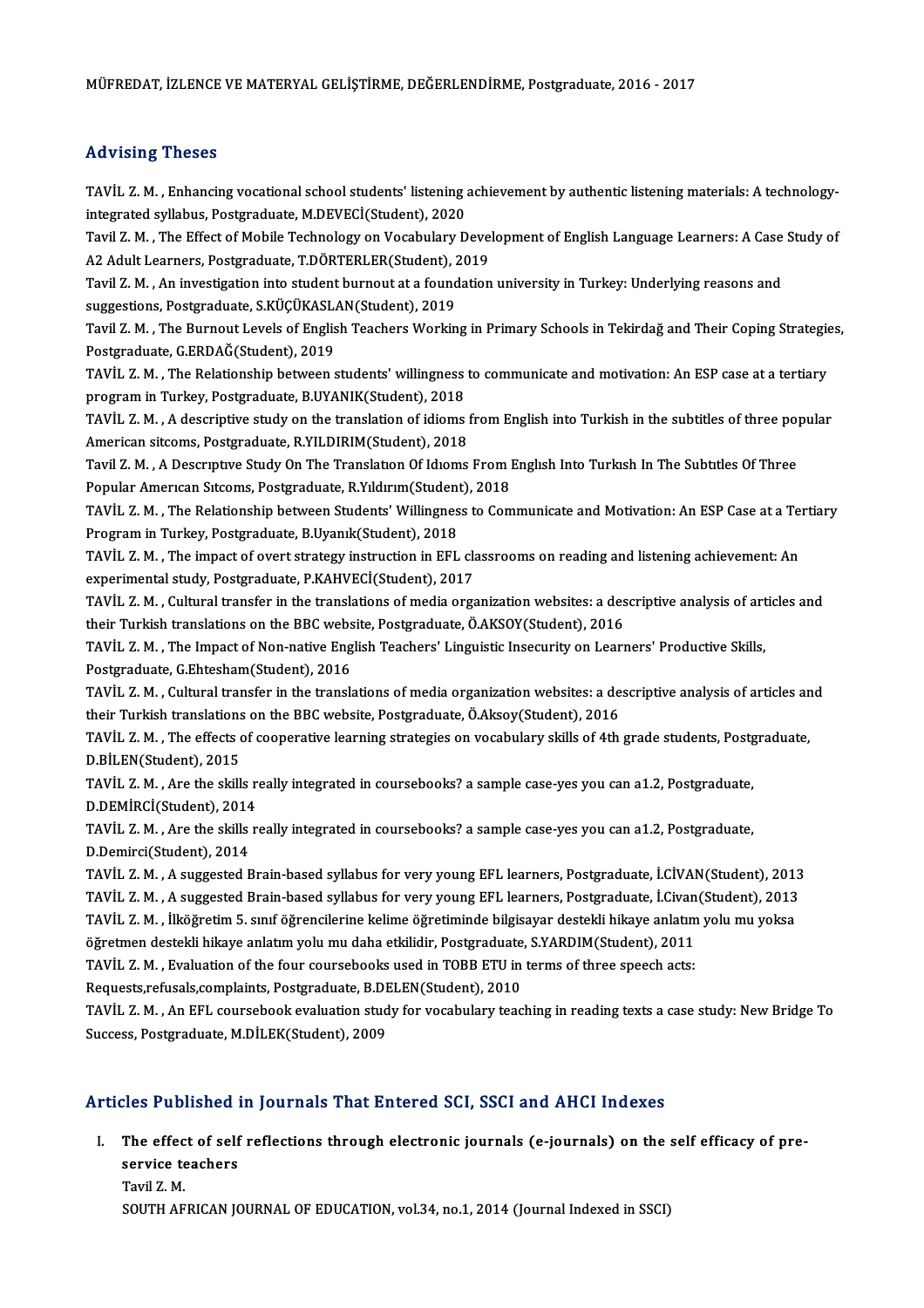### Articles Published in Other Journals

- rticles Published in Other Journals<br>I. The burnout levels of EFL teachers at primary schools, and their coping strategies<br>Cülsen E. Tavil 7 M The burnout level:<br>The burnout level:<br>Gülşen E., Tavil Z. M.<br>The journal of curric The burnout levels of EFL teachers at primary schools, and their coping strategies<br>Gülşen E., Tavil Z. M.<br>The journal of curriculum and instruction, vol.13, no.2, pp.1063-1073, 2021 (Refereed Journals of Other<br>Institutions Gülşen E., Tar<br>The journal c<br>Institutions)<br>The offect c The journal of curriculum and instruction, vol.13, no.2, pp.1063-1073, 2021 (Refereed Journals of Othe<br>Institutions)<br>II. The effect of technology based materials on vocational high school students' listening skill<br>Maryo D. Institutions)<br>The effect of technolo<br>Merve D. D. , TAVİL Z. M.<br>H.L.S. vel 17.2021 (Refer The effect of technology based materials on vocation<br>Merve D. D. , TAVIL Z. M.<br>JLLS, vol.17, 2021 (Refereed Journals of Other Institutions) Merve D. D. , TAVİL Z. M.<br>ILLS, vol.17, 2021 (Refereed Journals of Other Institutions)<br>III. Cultural Transfer in the Translations of Media Organization Websites: A Descriptive Analysis of JLLS, vol.17, 2021 (Refereed Journals of Other Institutions)<br>Cultural Transfer in the Translations of Media Organization<br>Articles and their Turkish Translations on the BBC Website<br>AKSOV Ö. TAVİL Z.M Cultural Transfer in<br>Articles and their T<br>AKSOY Ö., TAVİL Z.M.<br>JOIET vol 4 no 2 nn 1 Articles and their Turkish Translations on the BBC Website<br>AKSOY Ö., TAVİL Z. M.<br>IOJET, vol.4, no.2, pp.121-135, 2017 (Refereed Journals of Other Institutions) AKSOY Ö., TAVİL Z. M.<br>IOJET, vol.4, no.2, pp.121-135, 2017 (Refereed Journals of Other Institutions)<br>IV. The impact of non-native English teachers' linguistic insecurity on learners' productive skills<br>Fitosdam D. TAVİL Z. IOJET, vol.4, no.2, pp.121-<br>The impact of non-nat<br>Ehtesdam D., TAVİL Z. M.<br>ULS vol.13, no.1, np.379. The impact of non-native English teachers' linguistic insecurity on le<br>Ehtesdam D., TAVİL Z. M.<br>JLLS, vol.13, no.1, pp.379-398, 2017 (Refereed Journals of Other Institutions) Ehtesdam D., TAVİL Z. M.<br>JLLS, vol.13, no.1, pp.379-398, 2017 (Refereed Journals of Other Institutions)<br>V. A sociocultural perspective on the development of Turkish pre-service teachers' competences and<br>qualifications JLLS, vol.13, no.<br>A sociocultura<br>qualifications<br>Tavil 7 M - Cün A sociocultural perspe<br>qualifications<br>Tavil Z. M. , Güngör M. N.<br>PEDACOCY CULTUPE AN qualifications<br>Tavil Z. M. , Güngör M. N.<br>PEDAGOGY CULTURE AND SOCIETY, vol.25, no.2, pp.263-277, 2017 (Journal Indexed in ESCI)<br>Lard of the flies equirilerinde kaynak/hedef edekl: eğilimler Tavil Z. M. , Güngör M. N.<br>PEDAGOGY CULTURE AND SOCIETY, vol.25, no.2, pp.263-277, 2017 (<br>VI. Lord of the flies çevirilerinde kaynak/hedef odaklı eğilimler<br>AKSOV Ö. TAVİL Z. M PEDAGOGY CULTURE<br>Lord of the flies çev<br>AKSOY Ö., TAVİL Z. M.<br>Hiti Üniversitesi sesv VI. Lord of the flies çevirilerinde kaynak/hedef odaklı eğilimler<br>AKSOY Ö., TAVİL Z. M.<br>Hitit Üniversitesi sosyal bilimler enstitüsü Dergisi, 2016 (Other Refereed National Journals) AKSOY Ö., TAVİL Z. M.<br>Hitit Üniversitesi sosyal bilimler enstitüsü Dergisi, 2016 (Other Refereed National Journals)<br>VII. The effects of cooperative learning strategies on vocabulary skills of 4th grade students<br>PULEN D Hitit Üniversitesi sosy:<br>The effects of coop<br>BİLEN D., TAVİL Z. M.<br>Journal of education a The effects of cooperative learning strategies on vocabulary skills of 4th grade st<br>BİLEN D., TAVİL Z. M.<br>Journal of education and training, vol.3, no.6, 2015 (Refereed Journals of Other Institutions) BİLEN D., TAVİL Z. M.<br>Journal of education and training, vol.3, no.6, 2015 (Refereed Journals of Other Institutions)<br>VIII. Are the skills really integrated in coursebooks? A sample case-yes you can A1.2<br>Deminsi D. TAVİL Z. Journal of education an<br>Are the skills really i<br>Demirci D., TAVİL Z. M.<br>Educational recearch at Are the skills really integrated in coursebooks? A sample case-yes you c<br>Demirci D., TAVİL Z. M.<br>Educational research and reviews, 2015 (Refereed Journals of Other Institutions)<br>The intersection of pregmatics and applied l Demirci D., TAVİL Z. M.<br>Educational research and reviews, 2015 (Refereed Journals of Other Institutions)<br>IX. The intersection of pragmatics and applied linguistics in teaching speech acts Apologies perspective<br>Giti D., Educational resear<br>The intersection<br>Giti D., TAVİL Z.M.<br>International journ The intersection of pragmatics and applied linguistics in teaching speech acts Apologies perspective<br>Giti D., TAVİL Z. M.<br>International journal of curriculum and instruction, vol.7, no.2, pp.1-17, 2015 (Other Refereed Nati Giti D., TAVİL Z. M.<br>International journal of curriculum and instruction, vol.7, no.2, pp.1-17, 2015 (Other Refereed National Journ<br>X. A Critical Approach to the Contents of Pedagogical Courses in an ELT Department A Summa Internationa<br>**A Critical A<br>Evaluation**<br>TAVIL 7 M X. A Critical Approach to the Contents of Pedagogical Courses in an ELT Department A Summative<br>Evaluation<br>TAVİL Z.M. Evaluation<br>TAVİL Z. M.<br>Atatürk Üniversitesi Sosyal Bilimler Enstitüsü Dergisi, vol.16, no.2, pp.189-200, 2012 (Other Refereed National TAVİL Z. N<br>Atatürk Ül<br>Journals)<br>Comporis Atatürk Üniversitesi Sosyal Bilimler Enstitüsü Dergisi, vol.16, no.2, pp.189-200, 2012 (Other Refereed National<br>Journals)<br>XI. Comparison of Course book Time for English and My English in Terms of Improving the Fifth Grade Journals)<br>Comparison of Course book Time for l<br>Learners Communicative Competence<br>TAVIL Z M - DEMIRRAS M N Comparison of Course boo<br>Learners Communicative (<br>TAVİL Z.M., DEMİRBAŞM.N.<br>Ekav Akadami Dargisi vol 14 Learners Communicative Competence<br>TAVİL Z. M. , DEMİRBAŞ M. N.<br>Ekev Akademi Dergisi, vol.14, no.44, pp.169-184, 2010 (Other Refereed National Journals) TAVİL Z. M. , DEMİRBAŞ M. N.<br>Ekev Akademi Dergisi, vol.14, no.44, pp.169-184, 2010 (Other Refereed National Journals)<br>XII. Parental Attitudes Towards English Education for Kindergarten Students in Turkey<br>TAVİL Z. M Ekev Akade<br>Parental A<br>TAVİL Z.M.<br>Katamanı Parental Attitudes Towards English Education for Kindergarten Students in Turkey<br>TAVİL Z. M.<br>Kastamonu Eğitim Dergisi, vol.17, no.1, pp.331-340, 2009 (Other Refereed National Journals)<br>Teaching Vocabulary To Vory Young Lea TAVİL Z. M.<br>Kastamonu Eğitim Dergisi, vol.17, no.1, pp.331-340, 2009 (Other Refereed National<br>XIII. Teaching Vocabulary To Very Young Learners Through Games and Songs<br>TAVİL Z. M. Kastamonu Eğitim Dergisi, vol.17, no.1, pp.331-340, 2009 (Other Refereed National Journals) Ekev Akademi Dergisi, vol.13, no.38, pp.299-308, 2009 (Other Refereed National Journals) TAVİL Z. M.<br>Ekev Akademi Dergisi, vol.13, no.38, pp.299-308, 2009 (Other Refereed National Journals)<br>XIV. VOCABULARY TEACHİNG THROUGH STORYTELLİNG TO VERY YOUNG LEARNERS İN KİNDERGARTENS<br>TAVİL Z. M. SÖVLEMEZ A. S Ekev Akademi Dergisi, vol.13,<br>**VOCABULARY TEACHÍNG<br>TAVÍL Z. M. , SÖYLEMEZ A. S.**<br>EKEV. no.12, 2008 (Other Bo **VOCABULARY TEACHING THROUGH STORYTELLI<br>TAVIL Z. M. , SÖYLEMEZ A. S.<br>EKEV, no.12, 2008 (Other Refereed National Journals)**<br>How to Dovelon Social and Emotional Learning S TAVİL Z. M. , SÖYLEMEZ A. S.<br>EKEV, no.12, 2008 (Other Refereed National Journals)<br>XV. How to Develop Social and Emotional Learning Skills of Young Learners In EFL Classes
-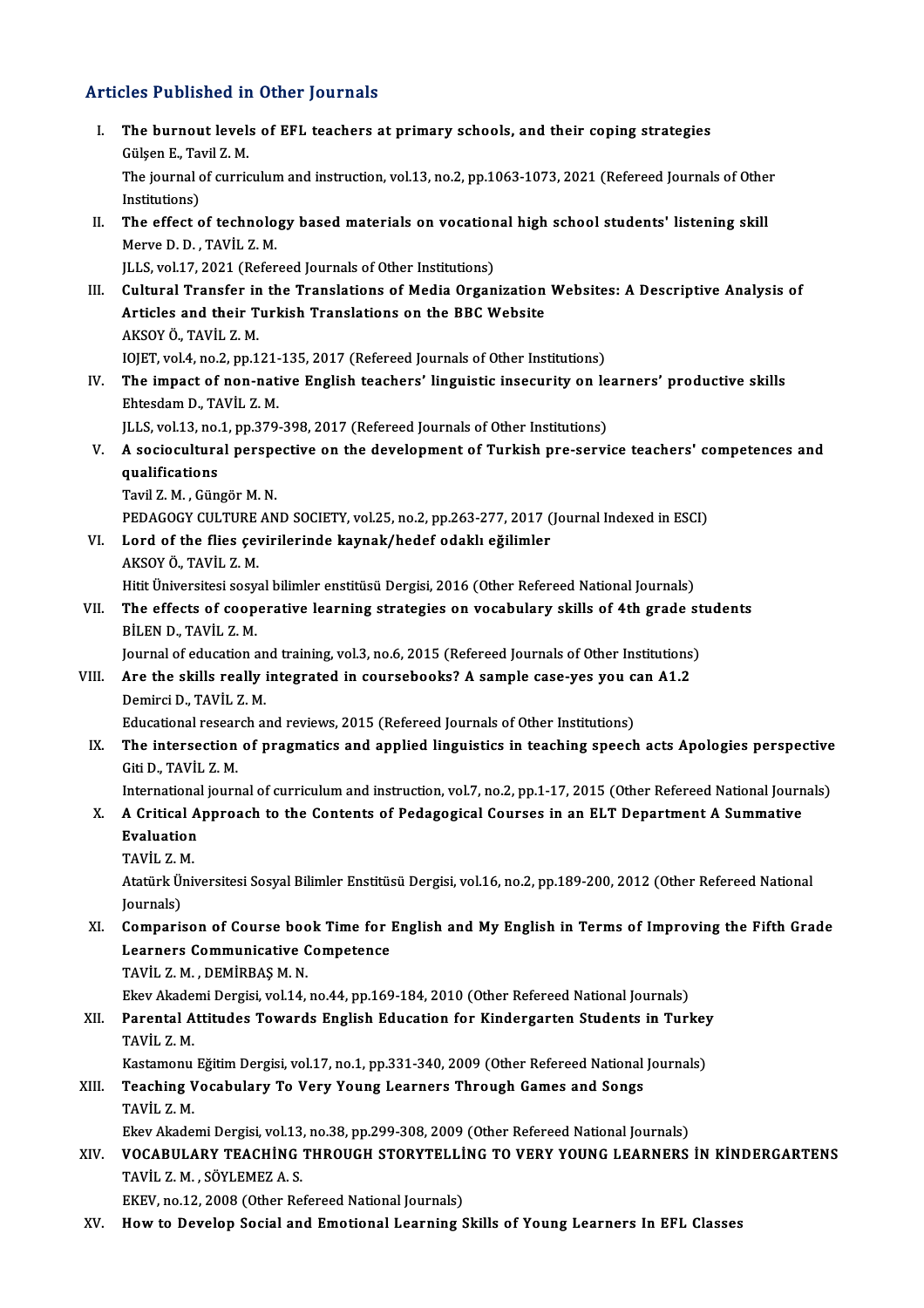TAVİL Z.M.

GEFAD, vol.26, no.2, pp.181-197, 2006 (Other Refereed National Journals)

TAVİL Z. M.<br>GEFAD, vol.26, no.2, pp.181-197, 2006 (Other Refereed National Journals)<br>XVI. The Reading Needs of the Students at Hacettepe University English Preparatory School<br>TAVIL Z. M GEFAD, vol.<br>The Readin<br>TAVİL Z.M.<br>GEFAD vol. The Reading Needs of the Students at Hacettepe University English<br>TAVİL Z.M.<br>GEFAD, vol.26, no.3, pp.207-221, 2006 (Other Refereed National Journals)<br>A Study For The Needs Analysis Of Preparatory Students at Langu

GEFAD, vol.26, no.3, pp.207-221, 2006 (Other Refereed National Journals)

# TAVIL Z. M.<br>GEFAD, vol.26, no.3, pp.207-221, 2006 (Other Refereed National Journals)<br>XVII. A Study For The Needs Analysis Of Preperetory Students at Language Departments<br>TAVIL Z. M.

Egitim Ve Bilim-Education And Science, vol.31, no.139, pp.49-55, 2006 (Other Refereed National Journals)

### Books&Book Chapters

OOks & Book Chapters<br>I. How to do Research with young and very young learners<br>TAVULZ M. SÖVLEMEZAS The Charles Cook Chapters<br>TAVİL Z.M., SÖYLEMEZ A.S.<br>In: Political Pedegogical and i How to do Research with young and very young learners<br>TAVİL Z. M. , SÖYLEMEZ A. S.<br>in: Political, Pedagogical and research Insights into Early Language Education, Hacer hande Uysal, Editor,<br>Cambridge Sebelars Publishing, p TAVİL Z. M. , SÖYLEMEZ A. S.<br>in: Political, Pedagogical and research Insights int<br>Cambridge Scholars Publishing, pp.85-102, 2020<br>Cosuklara Yabangı Dil Olarak Öğretimi: Teol in: Political, Pedagogical and research Insights into Early Language Ed<br>Cambridge Scholars Publishing, pp.85-102, 2020<br>II. Cocuklara Yabancı Dil Olarak Öğretimi: Teori ve uygulamalar<br>TAVİL Z M

## Cambridge :<br>**Çocuklara**<br>TAVİL Z.M.<br>in: İlinkilde Çocuklara Yabancı Dil Olarak Öğretimi: Teori ve uygulamalar<br>TAVİL Z. M.<br>in: İlkokulda Yabancı Dil Öğretimi, İsmail Hakkı Mirici, Editor, Nobel, Ankara, pp.128-138, 2019<br>Cosuklara Yabancı Dil Öğretimi TAVİL Z. M.<br>in: İlkokulda Yabancı Dil Öğretimi, İs<br>III. Gocuklara Yabancı Dil Öğretimi<br>TAVİL Z. M.

in: İlkokulda<br>**Çocuklara**<br>TAVİL Z. M.<br>in: <sup>Voboncu</sub>l</sup>

Çocuklara Yabancı Dil Öğretimi<br>TAVİL Z. M.<br>in: Yabancı Dil Öğretimine Genel Bir Bakış 2, Yılmaz, Hasan Yücel Erdinç Öğüten Selma Durak, Editor, Çizgi Kitabevi, TAVİL Z. M.<br>in: Yabancı Dil Öğretimir<br>Ankara, pp.13-24, 2018<br>Dosisning Foreisn La In: Yabancı Dil Öğretimine Genel Bir Bal<br>Ankara, pp.13-24, 2018<br>IV. Designing Foreign Language Skills<br>BAKER T. SABICORAN A. KIRMIZI Ö. D

## Ankara, pp.13-24, 2018<br>Designing Foreign Language Skills<br>PAKER T., SARIÇOBAN A., KIRMIZI Ö., DAĞDEVİREN KIRMIZI G., YANGIN ERSANLI C., EKŞİ G., TAVİL Z. M. ,<br>TILFARLIOĞLU F. F. , YAĞIZ O. Designing Foreign Languag<br>PAKER T., SARIÇOBAN A., KIRN<br>TILFARLIOĞLU F. F. , YAĞIZ O.<br>in: ELT Methodology, A. SARIC PAKER T., SARIÇOBAN A., KIRMIZI Ö., DAĞDEVİREN KIRMIZI G., YANGIN ERSANLI C., E<br>TILFARLIOĞLU F. F. , YAĞIZ O.<br>in: ELT Methodology, A. SARIÇOBAN, Editor, ANI YAYINCILIK, Ankara, pp.61-96, 2017<br>Dil Bosonilari ve Matarval tas TILFARLIOĞLU F. F. , YAĞIZ O.<br>in: ELT Methodology, A. SARIÇOBAN, Ec<br>V. Dil Becerileri ve Materyal tasarımı

in: ELT Met<mark>l</mark><br>Dil Beceril<br>TAVİL Z. M.<br>in: <sup>Vobong</sup> l Dil Becerileri ve Materyal tasarımı<br>TAVİL Z. M.<br>in: Yabancı Dil Öğretiminde Öğretim Teknolojileri ve Materyal Tasarımı, Yrd.Doç.Dr. Arif<br>Sarısaban Yrd Dos Dr.Zeltiye Müse Tavil, Editor, An Yoynatlık, Ankara, np.195, 229, 2

TAVİL Z. M.<br>in: Yabancı Dil Öğretiminde Öğretim Teknolojileri ve Materyal Tasarımı, Yrd.Doç.Dr. Arif<br>Sarıçoban,Yrd.Doç.Dr.Zekiye Müge Tavil, Editor, Anı Yayıncılık, Ankara, pp.185-228, 2012 Sarıçoban,Yrd.Doç.Dr.Zekiye Müge Tavil, Editor, Anı Yayıncılık, Ankara, pp.185-228, 2012<br>Refereed Congress / Symposium Publications in Proceedings

efereed Congress / Symposium Publications in Proceedings<br>I. A literature review on flipped classroom model in English Language Teachng<br>TAVILZ M. Vičins TOOL OOL BRITISH<br>A literature review<br>TAVİL Z.M., YİĞİTŞ. A literature review on flipped classroom mode<br>TAVİL Z. M. , YİĞİT Ş.<br>GAP sosyal bilimler Kongresi, Turkey, 03 April 2020<br>Enhanging Higher Institution Students Listenin TAVİL Z. M. , YİĞİT Ş.<br>GAP sosyal bilimler Kongresi, Turkey, 03 April 2020<br>II. Enhancing Higher Institution Students Listening Comprehension Skills With the Use of Auhentıc

GAP sosyal bilimler Kongresi, Turkey, 03 April 2020<br>Enhancing Higher Institution Students Listening<br>Materials :A Technhnology- Integrated Syllabus<br>DEVECLM TAVIL 7 M Enhancing Higher In:<br>Materials :A Technhr<br>DEVECİM., TAVİL Z.M.<br>TESOL TURKEV 2nd Int DEVECİ M., TAVİL Z. M.<br>TESOL TURKEY 2nd International ELT, Eskişehir, Turkey, 29 - 30 November 2019 DEVECİ M., TAVİL Z. M.<br>TESOL TURKEY 2nd International ELT, Eskişehir, Turkey, 29 - 30 November 2019<br>III. The Relationship between Willingness to Communicate and Motivation of Students' Language<br>I canning: An ESP Case at a

- TESOL TURKEY 2nd International ELT, Eskişehir, Tu<br>The Relationship between Willingness to Com<br>Learning: An ESP Case at a Vocational School<br>UVANIK P. TAVİL Z.M The Relationship bet<br>Learning: An ESP Ca<br>UYANIK B., TAVİL Z.M.<br>YV. Euroneen Cenferen Learning: An ESP Case at a Vocational School<br>UYANIK B., TAVİL Z. M.<br>XV. European Conference on Social and Behavioral Sciences, Aydın, Turkey, 1 - 03 February 2018<br>Managing Young Learnars'yy Classroom: Tine for Teashers
- UYANIK B., TAVİL Z. M.<br>XV. European Conference on Social and Behavioral Sciences, Aydın,<br>IV. Managing Young Learners'xx Classroom: Tips for Teachers<br>TAVİL Z.M. AKPINAR K.D. XV. European Conference of<br>Managing Young Learner<br>TAVİL Z. M. , AKPINAR K. D.<br>International Conference on Managing Young Learners'xx Classroom: Tips for Teachers<br>TAVİL Z. M. , AKPINAR K. D.<br>International Conference on Teaching Languages to Young Learners, İzmir, Turkey, 16 - 17 May 2017<br>PIRECTION EEEECT OE TRANSLATION

TAVİL Z. M., AKPINAR K. D.<br>International Conference on Teaching Langu<br>V. DIRECTION EFFECT OF TRANSLATION International Confere<br>DIRECTION EFFECT<br>AKSOY Ö., TAVİL Z. M.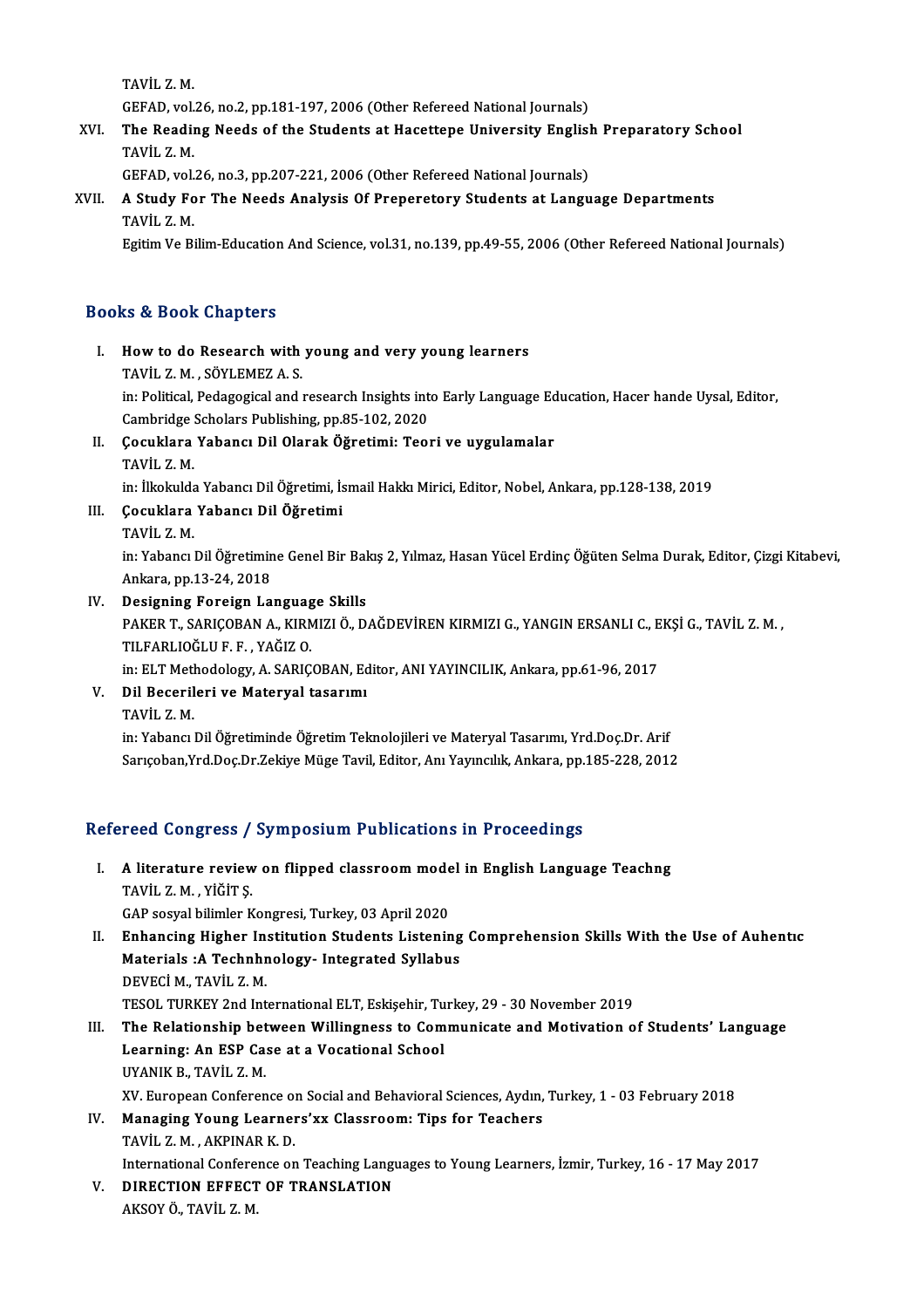GLOBELT, Turkey, 15 - 21 May 2017<br>How de FEL Jeanners presses dis

- VI. How do EFL learners process discourse markers?<br>AKPINAR K.D., TAVIL Z.M. GLOBELT, Turkey, 15 - 21 M<br>How do EFL learners pro<br>AKPINAR K. D. , TAVİL Z. M.<br>ClabELT 2017, İrmin Turka How do EFL learners process discourse m<br>AKPINAR K. D. , TAVİL Z. M.<br>GlobELT 2017, İzmir, Turkey, 18 - 21 May 2017<br>Translation of Culture Specific Itams in Ma
- VII. Translation of Culture Specific Items in Media Website Texts: A Study on Tendencies Towards<br>Constitution or Substitution GlobELT 2017, İzmir, Turkey, 18<br>Translation of Culture Specif<br>Constitution or Substitution<br>AKSOV Ö. TAVİL Z.M AKSOYÖ.,TAVİL Z.M. GlobELT, İzmir, Turkey, 18 - 21 May 2017 AKSOY Ö., TAVİL Z. M.<br>GlobELT, İzmir, Turkey, 18 - 21 May 2017<br>VIII. The effects of cooperative learning strategies on vocabulary skills of 4th grade students<br>TAVİL Z. M. PİLEN D.
- GlobELT, İzmir, Turkey<br>The effects of coope<br>TAVİL Z. M. , BİLEN D.<br>The International Conf The effects of cooperative learning strategies on vocabulary skills of 4th grade students<br>TAVİL Z. M. , BİLEN D.<br>The International Conference on Teaching Languages to Young Learners, İzmir, Turkey, 16 - 18 May 2017<br>How to

The International Conference on Teaching Languages to Young Learners, İzmir, Turkey, 16 - 18 May 2017

TAVİL Z. M. , BİLEN D.<br>The International Conference on Teaching Languages to Young Learners, İzmir, Turkey, 1<br>IX. How to do Research with Young and Very Young Learners? Techniques in ELT<br>TAVİL Z. M. , SÖYLEMEZ A. S. How to do Research with Young and Very Young Learners? Techniques in ELT<br>TAVİL Z. M. , SÖYLEMEZ A. S.<br>SBATEYL2017 The International Conference on Teaching Languages to Young Learners, Efes-Selçuk/ İzmir,<br>Turkay 16, 18 May

TAVİL Z. M. , SÖYLEMEZ A.<br>SBATEYL2017 The Interna<br>Turkey, 16 - 18 May 2017<br>Understanding nre. serv SBATEYL2017 The International Conference on Teaching Languages to Young Learners, Efes-Selçuk/ İzmi<br>Turkey, 16 - 18 May 2017<br>X. Understanding pre-service teachers' practicum experiences from a sociocultural perspective<br>TAV

Turkey, 16 - 18 May 2017<br><mark>Understanding pre-servi</mark><br>TAVİL Z. M. , GÜNGÖR M. N.<br><sup>2nd</sup> International Eunasian l Understanding pre-service teachers' practicum experiences from a sociocultural persp<br>TAVİL Z. M. , GÜNGÖR M. N.<br>3rd International Eurasian Educational Research Congress, Muğla, Turkey, 31 May - 03 June 2016<br>How to teach to TAVİL Z. M. , GÜNGÖR M. N.<br>3rd International Eurasian Education<br>XI. How to teach to Young Learners<br>TAVİL Z. M

3rd Interna<br>**How to tea<br>TAVİL Z.M.<br>GELTUS The** 

How to teach to Young Learners<br>TAVİL Z. M.<br>GELTUS,The First National Conference for Undergraduate ELT Students. TrendsIssues in Language Studies, Turkey, TAVİL Z. M.<br>GELTUS,The First Na<br>1 - 03 January 2010<br>Integrating listeni: GELTUS,The First National Conference for Undergraduate ELT Students. TrendsIssues in Language Studies,<br>1 - 03 January 2010<br>XII. Integrating listening and speaking skills to facilitate English language learners' communicati

1 - 03 January<br>Integrating l<br>competence<br>TAVILZ M Integrating<br>competenc<br>TAVİL Z.M.<br>1st World G

```
TAVIL Z M
```
0er ompetence<br>1st World Conference on Learning, Teaching and Administration (WCLTA), Cairo, Egypt, 29 - 31 October 2010,<br>1st World Conference on Learning, Teaching and Administration (WCLTA), Cairo, Egypt, 29 - 31 October 1st World Conference on Learning, Teaching and Administration (WCLTA), Cairo, Egypt, 29 - 31 October 2010<br>vol.9<br>XIII. Evaluation of four coursebooks in terms of three speech acts: Requests, refusals and complaints<br>Delan B.

vol.9<br><mark>Evaluation of four</mark><br>Delen B., TAVİL Z.M.<br>1st World Conferenc Evaluation of four coursebooks in terms of three speech acts: Requests, refusals and complaints<br>Delen B., TAVİL Z. M.<br>1st World Conference on Learning, Teaching and Administration (WCLTA), Cairo, Egypt, 29 - 31 October 201

Delen<br>1st W<br>vol.9<br>It.e.e 1st World Conference on Learning, Teaching and Administration (WCLTA<br>vol.9<br>XIV. It s so funny honey Playing with words in the classroom Classes<br>TAVIL Z M RISCAČ V U

vol.9<br>It s so funny honey Pl:<br>TAVİL Z. M. , İŞİSAĞ K. U.<br>Turkich and Holonis Borg

TAVİL Z. M. , İŞİSAĞ K. U.<br>Turkish and Helenic Perspectives on Intercultural Issues: Reflections in Education and Culture, 1 - 03 January 2009

TAVİL Z. M. , İŞİSAĞ K. U.<br>Turkish and Helenic Perspectives on Intercultural Issues: Reflections in Educa<br>XV. Teaching of Language through Integrated Skills in ELT Prep Classes<br>TAVİL Z. M Turkish and<br>Teaching o<br>TAVİL Z.M.<br>Turkish and

Teaching of Language through Integrated Skills in ELT Prep Classes<br>TAVİL Z. M.<br>Turkish and Helenic Perspectives on Intercultural Issues: Reflections in Education and Culture, Ankara, Turkey, 1 -<br>03 January 2009 TAVİL Z. M.<br>Turkish and Heler<br>03 January 2009<br>Pilingualism in Turkish and Helenic Perspectives on Intercultural Issues: R<br>03 January 2009<br>XVI. Bilingualism in Kindergatens: A Multicultural Study<br>TAVII Z M LISAČ K H

- 03 January 2009<br>Bilingualism in Kinder<br>TAVİL Z.M., İŞİSAĞ K.U.<br>CAET Ankara Turkay 1 Bilingualism in Kindergatens: A Multic<br>TAVİL Z. M., İŞİSAĞ K. U.<br>CAFT, Ankara, Turkey, 1 - 03 January 2009<br>Contextualized learning with a tale fre
- TAVİL Z. M. , İŞİSAĞ K. U.<br>CAFT, Ankara, Turkey, 1 03 January 2009<br>XVII. Contextualized learning with a tale from Greece 12 Months<br>GÜNGÖR M. N. , TAVİL Z. M. CAFT, Ankara, Turkey, 1 - 03<br>Contextualized learning<br>GÜNGÖR M. N. , TAVİL Z. M.<br>Turkich and Helenis Bersne Contextualized learning with a tale from Greece 12 Months<br>GÜNGÖR M. N. , TAVİL Z. M.<br>Turkish and Helenic Perspectives on Intercultural Issues: Reflections in Education and Culture, Ankara, Turkey, 1 -<br>03 January 2009 GÜNGÖR M. N. , T.<br>Turkish and Heler<br>03 January 2009

## 03 January 2009<br>Supported Projects

Tavil Z. M., Uysal Gürdal H. H., Erasmus Project, A WEB AND SCHOOL-BASED PROFESSIONAL DEVELOPMENT PROJECT FOR FOREIGN LANGUAGE TEACHERS OF YOUNG LEARNERS, 2014 - 2017